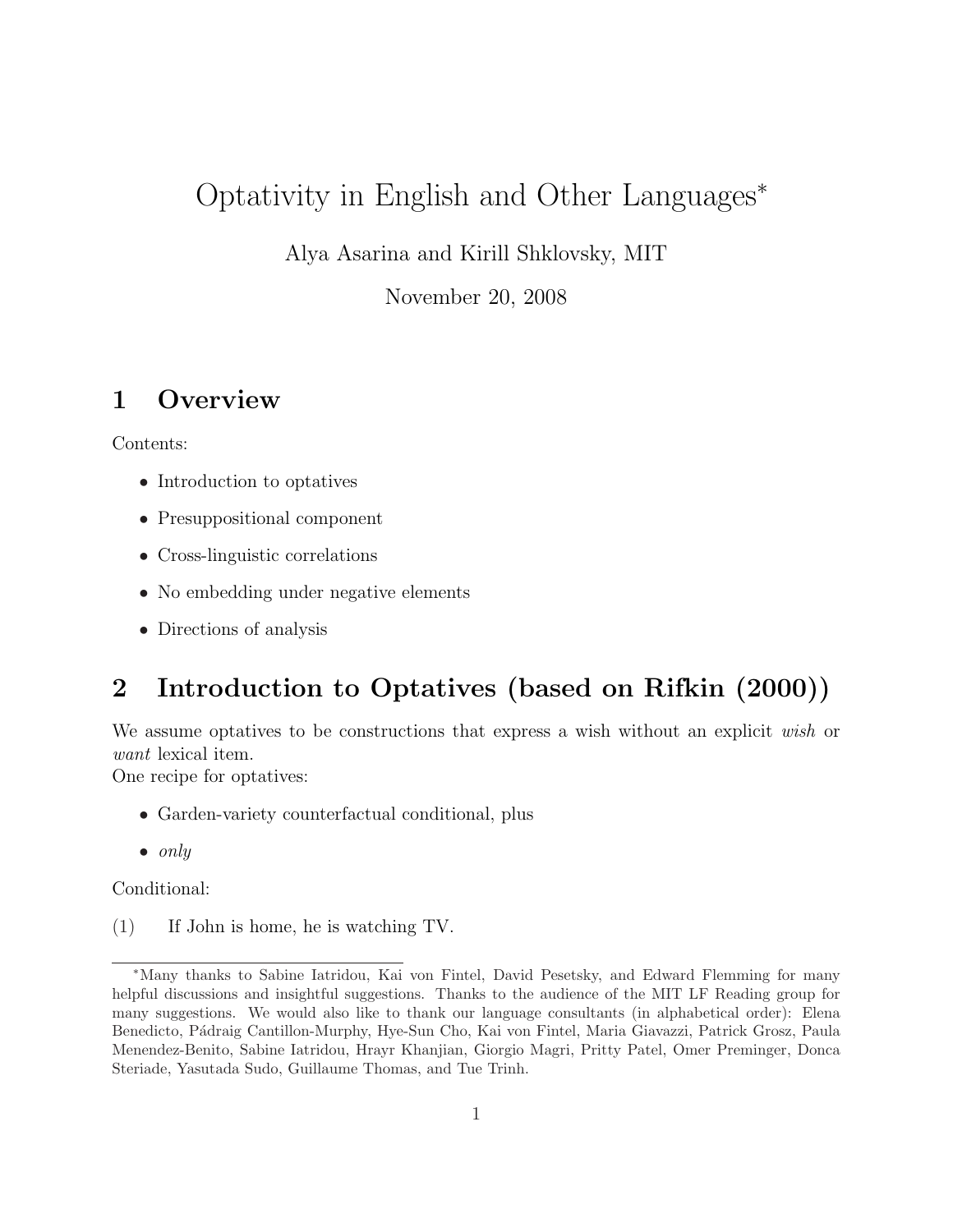Counterfactual conditional:

(2) If John were home, he'd be watching  $TV<sup>1</sup>$ .

Conveys:

If John is home, he is watching TV. It is not the case that John is home. It is not the case that John is watching TV.

To make an optative, take a counterfactual conditional and add only:

- (3) a. If I was rich (now) I would have a Porsche b. If only I was rich (now) I would have a Porsche
- (4) a. If I had been rich (when I was a kid) I would have had a Porsche
	- b. If only I had been rich (when I was a kid) I would have had a Porsche

#### In detail:

(5) If only I was rich (now), I would have a Porsche.

#### Conveys:

If I am rich, then I have a Porsche. I am not rich. I don't have a Porsche. I want to have a Porsche. Being rich is a (good?) way of getting a Porsche. ? I want to be rich.

The counterfactual morphology in (5) parallels the counterfactual morphology in wishes:

(6) a. I wish I was rich (now). b. I wish I had been rich (when I was a kid).

Unlike regular conditionals, optatives do not require a consequent:

- $(7)$  a. \*If I was rich.
	- b. If only I was rich!

<sup>&</sup>lt;sup>1</sup>English speakers vary as to whether they prefer were (subjunctive) or was in counterfactual conditionals and optatives.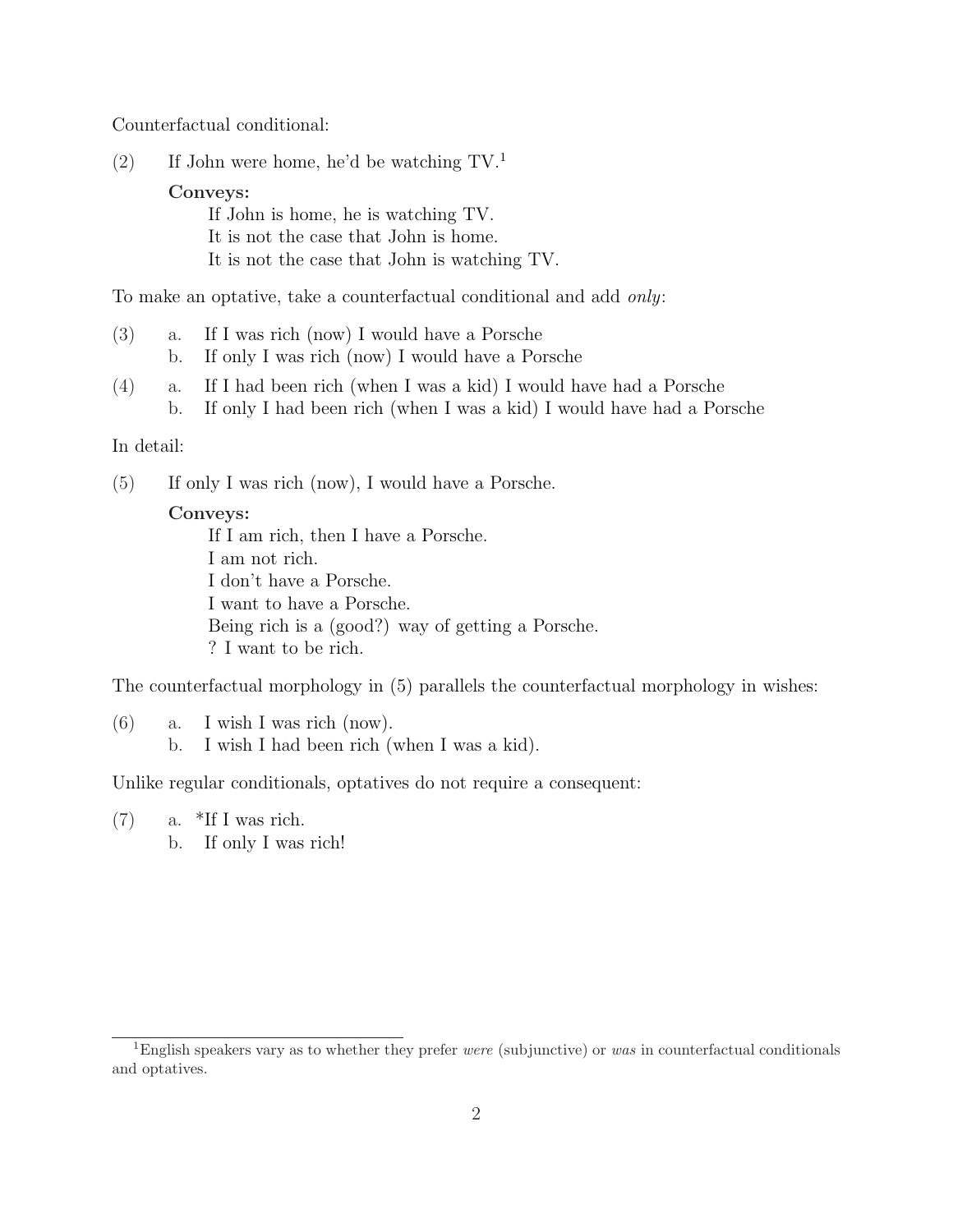Optativity in if only optatives cannot be turned off:

- (8) a. #If only I had been run over by that bus (...I would have died right there and  $then)^2$ 
	- b.  $#$ If only my son had been killed in 9-11 (...we would have had to bury him)
	- c. #If only John had a speech impediment (...he would need speech therapy)

### 2.1 Compositionality Puzzle

The compositionality puzzle: How do you get optativity out of if plus *only*? Consider a common (simplified) analysis of only:

(9) Only John came.

Presupposes: John came.

Asserts: It is not the case that anyone other than John came.

With *if only* optatives this yields:

(10) If only I was rich, I would have a Porsche.

Presupposes: I was rich (alternatively "Counterfactually I am rich")

Asserts: It is not the case that if I am not rich, I have a Porsche.

There is no obvious way to combine the ingredients of an *if only* optative to derive a wish reading. But the fact that the combination of if and only in many languages forms optatives suggests that there should be a compositional account of *if only* optatives.

#### 2.2 Further Properties

#### 2.2.1 What is desired

In if only p, q optatives q must be desired. A non-desired q results in oddness:

(11)  $\#$ If only I had a boat, I would have a boating license. (Rifkin (2000), (51))

It is not clear whether  $p$  itself is desired or not. We will remain agnostic on this issue.<sup>3</sup>

#### 2.2.2 Embedding properties

When an optative is not embedded, the speaker must be the wisher:

(12) #If only John had prepared better, he would have gotten the job offer instead of me.

<sup>&</sup>lt;sup>2</sup>Here and later we use the pound mark  $(\#)$  to indicate pragmatic oddness of a certain sort: desiring things that are normally taken to be not desired.

<sup>3</sup>For the sake of simplicity, we will ignore this question below except where it is crucial.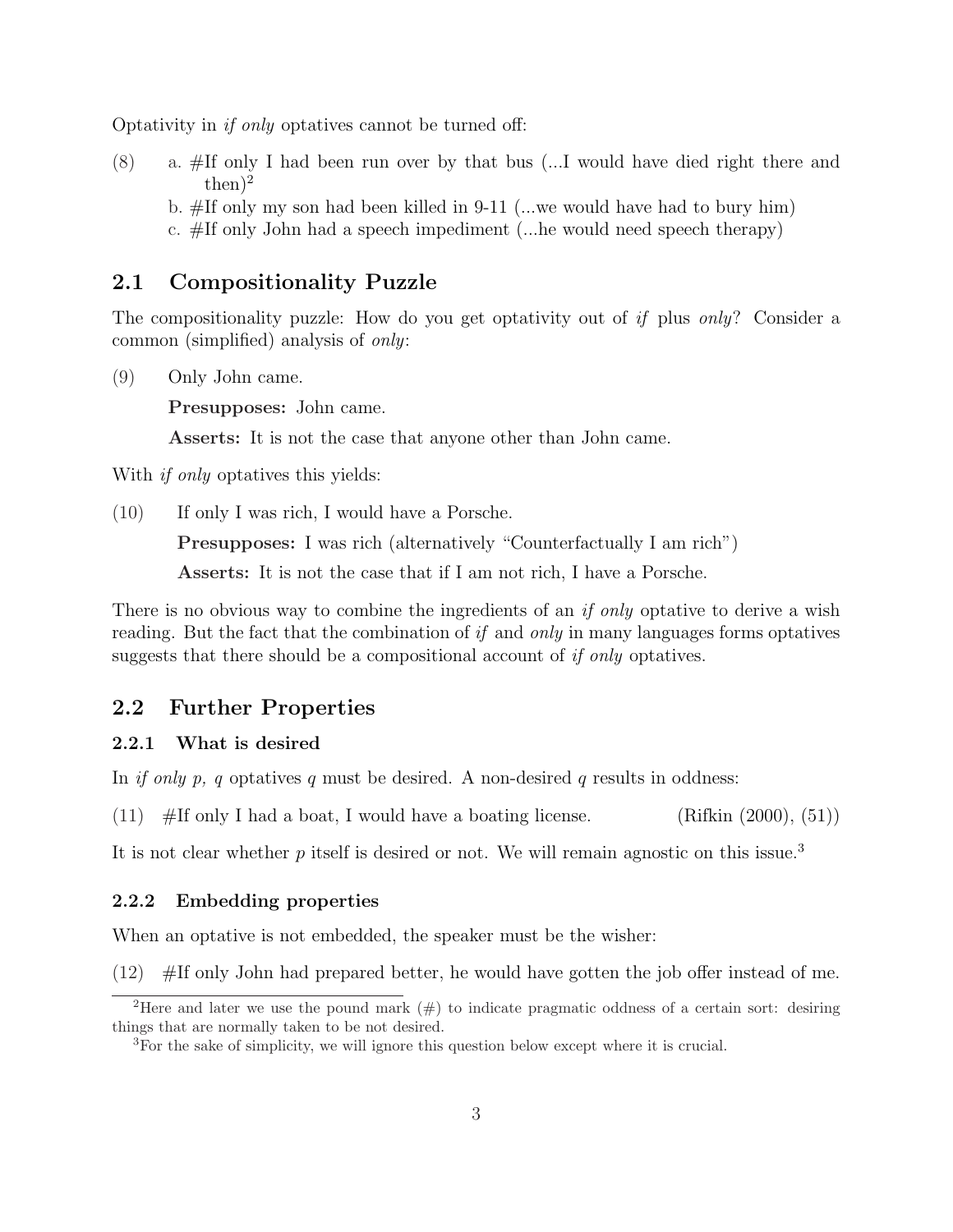When an *if only p, q* optative is embedded, the higher subject (and not the speaker) is the wisher:

- (13) a. John is convinced that if only he had pulled the trigger in time, he would have killed me.
	- b. #John is convinced that if only I had pulled the trigger in time, I would have killed him.

# 3 The Wish in Optatives: A Presupposition

As discussed above, there are at least two components to the meaning of an if only p, q optative:

- 1. someone wants  $q$  to hold
- 2. if p, q

We claim that the wish part of the meaning is *presupposed*, rather than asserted. Two types of arguments are provided:

- 1. Presupposition tests.
- 2. Projection properties.

#### 3.1 Presupposition Tests

We will apply two tests for presupposition:

- 1. Hey, wait a minute! test (von Fintel (2003))
- 2. What's more. . . test (von Fintel (2003), citing Percus (1998) lecture notes)

#### 3.1.1 Hey, wait a minute! test

A presupposition can be questioned with Hey, wait a minute!, but an assertion cannot. For example, (14) asserts that Sam broke the typewriter, and presupposes that someone did:

(14) It was Sam who broke the typewriter.

We can use the *Hey, wait a minute!* test to confirm this:

(15) Speaker A: It was Sam who broke the typewriter. Speaker B: Hey, wait a minute! I didn't know that the typewriter was broken. **Speaker B:**  $#$  Hey, wait a minute! I didn't know that Sam broke the typewriter.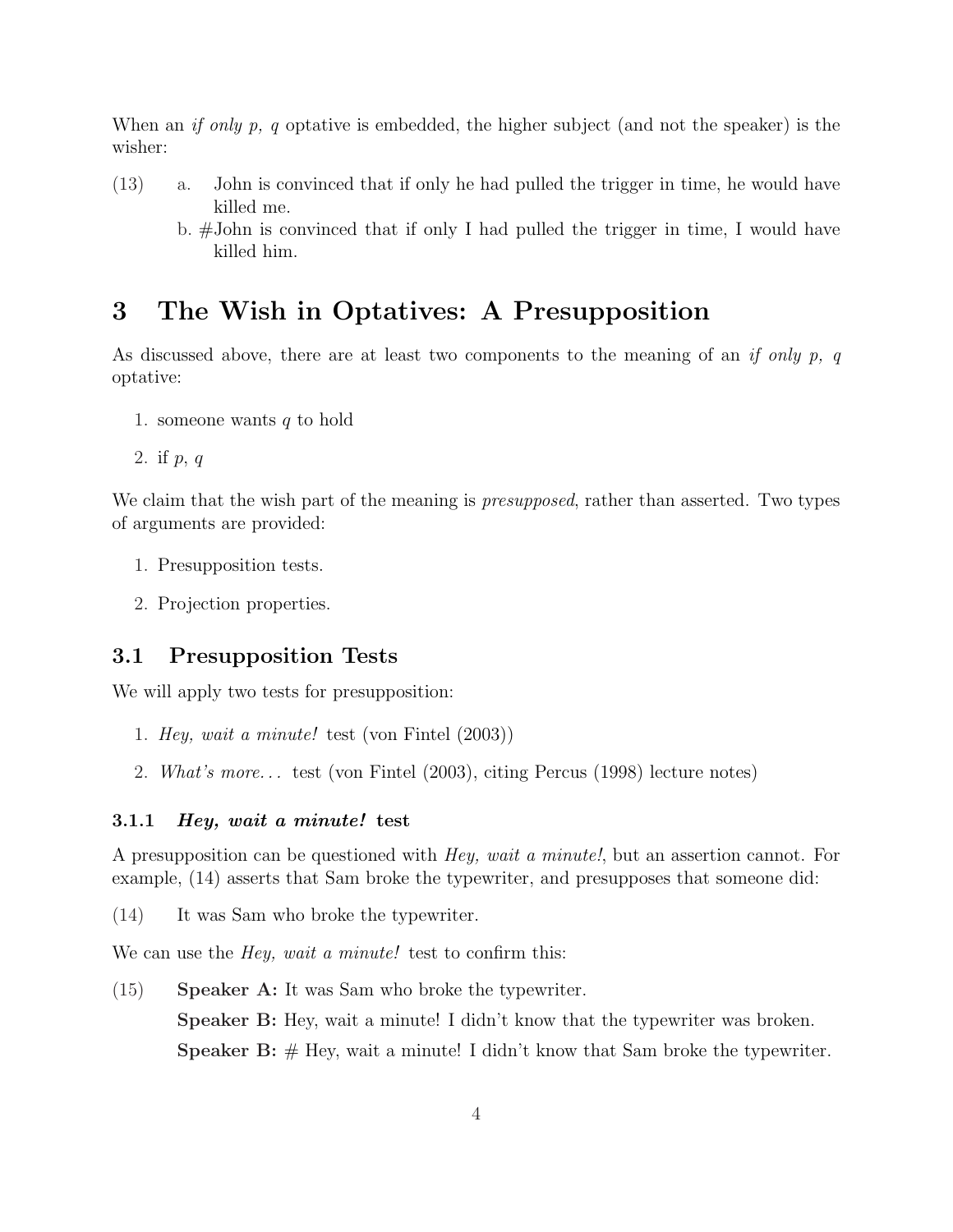Intuitively, it is OK to use, "Hey, wait a minute!" to question a background assumption, but not OK to question the core claim this way. Applying this test to if only  $p$ , q optatives:

- (16) Speaker A: If only I were rich, I would have a Porsche. Speaker B: Hey, wait a minute! I didn't know you wanted a Porsche.
	- Speaker B: Hey, wait a minute! I didn't know you wanted to be rich and have a Porsche.
	- **Speaker B:**  $#$  Hey, wait a minute! I didn't know that if you were rich, you would have a Porsche.

This is evidence that in an *if only p, q* optative, the wish is part of the presupposition, while the conditional relationship is part of the assertion.

#### 3.1.2 What's more. . . test

The *What's more*... test says that it's inappropriate to expand on a previous statement by adding a presupposition to it. It should be fine, however, to assert something and follow it with a statement that presupposes the first assertion:

(17) a. #Sam broke the typewriter. What's more, it was Sam who broke the typewriter. b. The typewriter was broken. What's more, it was Sam who broke the typewriter.

Intuitively, adding a presupposition does not add any at-issue content, and it's infelicitous to "add" to an assertion without adding at-issue content. Applying this test to optatives:

- (18) a. #If I were rich, I would have a Porsche. What's more, if only I was rich, I would have a Porsche.
	- b. I want a Porsche. What's more, if only I was rich, I would have a Porsche.

This is further evidence that the wishing is presupposed, while the conditional statement is asserted.

### 3.2 Projection Properties

Presuppositions embedded under attitude predicates (typically) project, so that (19) presupposes that every student has had their typewriter broken:

(19) Every student<sub>i</sub> is convinced that it was Mary who broke his<sub>i</sub> typewriter.

Now, consider an embedded optative:<sup>4</sup>

(20) Every student<sub>i</sub> is convinced that if only he<sub>i</sub> was rich, he<sub>i</sub>'d have a Porsche.

<sup>4</sup>Thanks to Kai von Fintel for suggesting this example.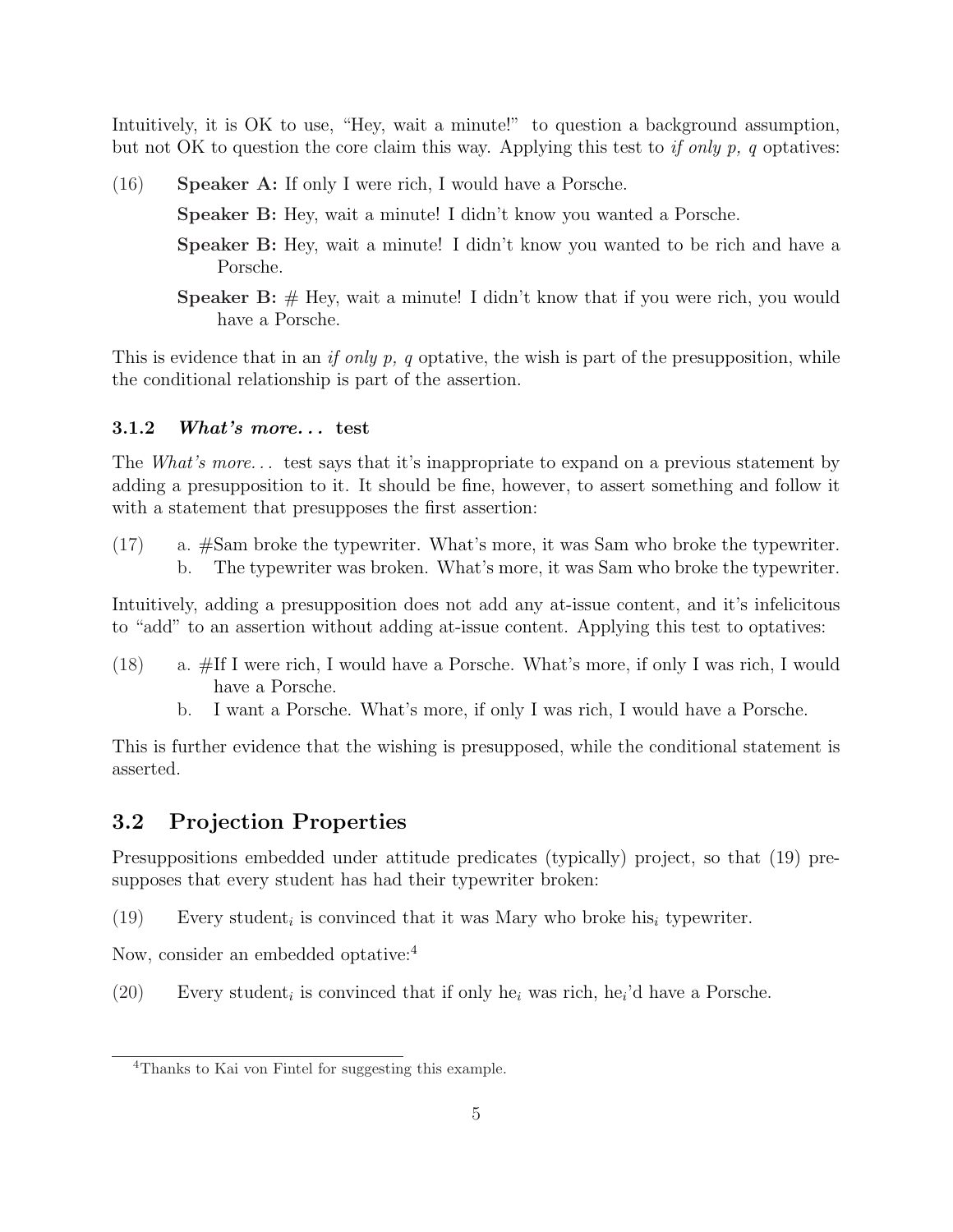If the wish is part of the presupposition, we get the correct meaning for (20):

(21) Presupposition: Every student<sub>i</sub> wishes that (he<sub>i</sub> were rich and) he<sub>i</sub> had a Porsche. Assertion: Every student<sub>i</sub> is convinced that if he<sub>i</sub> were rich, he<sub>i</sub>'d have a Porsche.

If the wish were part of the entailment, the meaning we'd get would be incorrect:

(22) **Assertion:** Every student<sub>i</sub> is convinced that he<sub>i</sub> wishes that (he<sub>i</sub> were rich and) he<sub>i</sub> had a Porsche. Every student<sub>i</sub> is convinced that if he<sub>i</sub> were rich, he<sub>i</sub>'d have a Porsche.

Thus the wishing component has the projection properties of a presupposition, not an entailment.

# 4 Cross-linguistic observations

In English only has at least two meanings (van Rooy (2002)):

- (23) a. I only have a six. (in a game where high card wins) Meaning: The best card among those I have is a six.
	- b. I only have a six. (holding one card while looking for the other 51) Meaning: I have one card and it is a six.
- (24) a. John only met Bono. (when bragging about which celebrities we know) Meaning: The most famous person John had ever met was Bono.
	- b. John only met Bono. (reporting on what happened at "meet the celebrities party")

Meaning: John met one person at a party. That person was Bono.

The *only* in the (a) examples is sometimes called "scalar only," or "pragmatic only". Some contexts only allow the pragmatic only (Cleo Condoravdi, p.c. to Sabine Iatridou):

- (25) a. My friend is coming from LA to Boston to see me. She is driving across the country. She calls me and I ask her, "You'll be here soon, right?" And she goes, "No, I won't. I am ONLY in Chicago."
	- b. A carpenter is supposed to fix my floor today. The plan was for her to get here at 8 AM. She is going to be late. I report the facts to my husband with, "She is only arriving at 11." (meaning "she is arriving late")

Not all languages have the pragmatic *only*. While the English, Italian, and Hebrew *only* allow pragmatic readings, Arabic, Spanish, and Japanese only do not.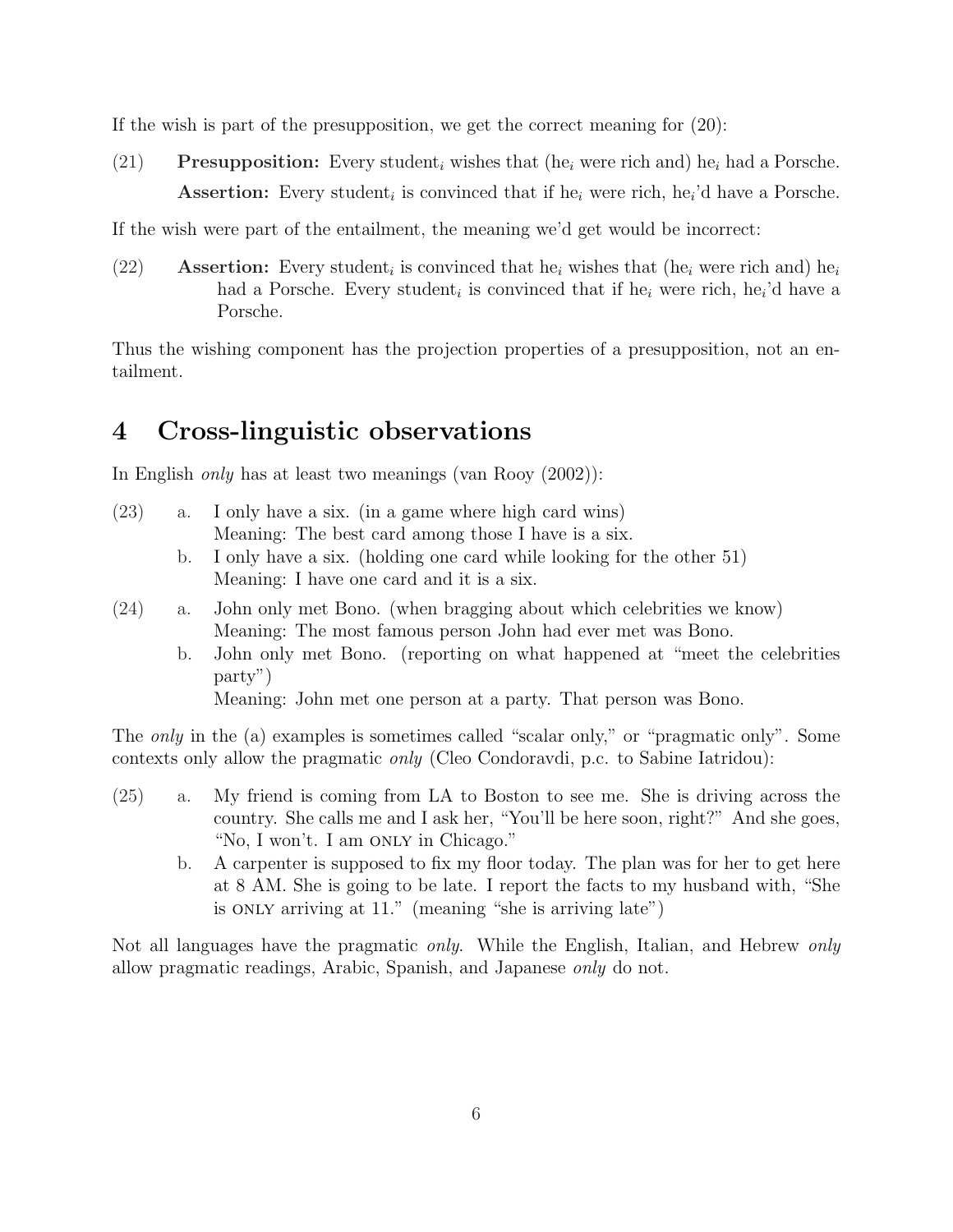| Language                       | only          | Scalar?                   | $If-only?$               | <b>OPT</b> Strategy |
|--------------------------------|---------------|---------------------------|--------------------------|---------------------|
| Arabic                         | ghi(R)        | Х                         |                          |                     |
| Armenian                       | mijajn        | yes/no                    | $\overline{\mathcal{C}}$ | special word        |
| English                        | only          |                           |                          |                     |
|                                | just          |                           | Х                        |                     |
| French                         | seulement     | ✓                         | ✓                        |                     |
| German                         | erst          |                           | Х                        |                     |
|                                | $\n  nar\n$   | Х                         |                          |                     |
|                                | bloss         | X                         | $\overline{\mathcal{L}}$ |                     |
| Greek                          |               | $\boldsymbol{\mathsf{x}}$ | Х                        | special word        |
| Hebrew                         | rak           |                           | ✓                        |                     |
| Irish                          | no only?      |                           |                          |                     |
| Italian                        | solo          |                           |                          | special word        |
| Japanese                       | $\emph{date}$ | Х                         | Х                        | special word        |
| Korean                         | ocik          | X                         |                          |                     |
|                                | man           |                           |                          |                     |
| Kutchi Gujarati                | khali         | yes/no                    |                          |                     |
| $\overline{\mathrm{Roman}}$ an | numay         |                           |                          |                     |
| Russian                        | tol'ko        |                           |                          |                     |
|                                | vseqo         |                           | Х                        |                     |
| Spanish                        | solo          | X                         | X                        |                     |
| Vietnamese                     | chi           | Х                         | Х                        | special C           |
|                                | moi           |                           | Х                        |                     |

This difference correlates well with availability of if only optatives:

Other strategies that languages have for expressing optativity:

- Conditional inversion (Russian)
- Intonation (Russian, Italian)
- Special word (Armenian, Greek, Italian, Japanese, Romanian)
	- Complementizer (Vietnamese)

# 5 Embedding Under Negative Elements

As seen previously, *if only* optatives can be embedded under attitude verbs:

(26) a. John believes that if only it rained tomorrow, his roses would bloom. b. John thinks that if only it rained tomorrow, his roses would bloom.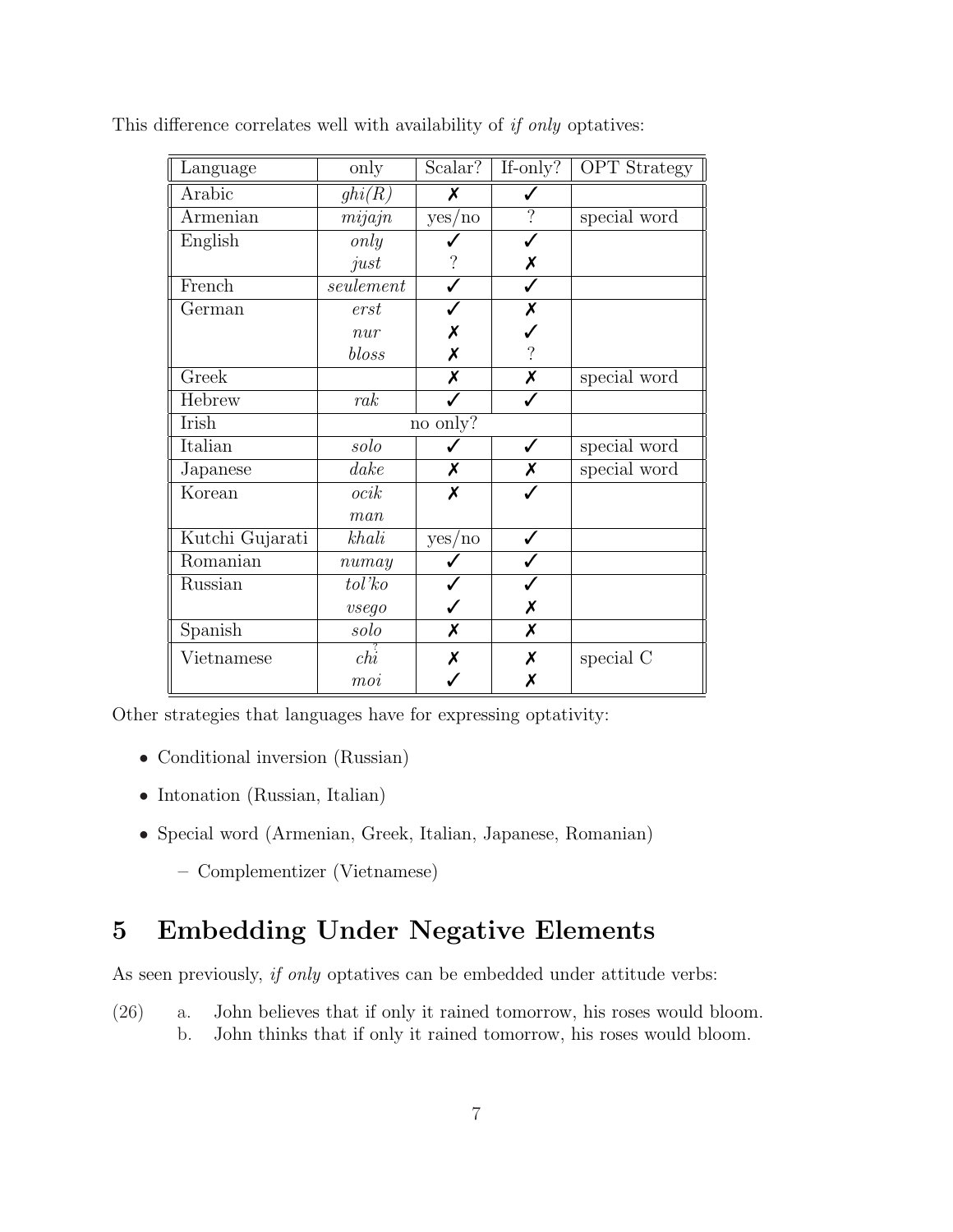But negating the sentences in (26) makes them sound odd:

(27) a. ??John doesn't believe that if only it rained tomorrow, his roses would bloom. b. ??John doesn't think that if only it rained tomorrow, his roses would bloom.

It is also odd to embed optatives under "negative" attitude predicates:

(28) a. ??John denies that if only it rained tomorrow, his roses would bloom. b. ??John doubts that if only it rained tomorrow, his roses would bloom.

The same generalization hold for "positive" vs. "negative" probability terms.

(29) a. It's (?? un)likely that if only it rained tomorrow, my roses would bloom. b. It's (?? im)probable that if only it rained tomorrow, my roses would bloom. c. ??It is not the case that if only it rained tomorrow, my roses would bloom.

Note that regular counterfactual conditionals under negation are fine:

(30) a. John doesn't believe that if it rained tomorrow, his roses would bloom. b. John doubts that if it rained tomorrow, his roses would bloom.

There is also no problem with embedding wishes under negation:

- (31) a. John denies that he wishes his roses would bloom.
	- b. It's unlikely that John wishes that it would rain tomorrow and his roses would bloom.

# 6 Future Directions

### 6.1 Embedding Under Negative Elements

Why can't optatives be embedded under *doesn't think*, *deny*, *unlikely*, etc.? Observe that presuppositions generally project when embedded under these predicates. All the examples in (32) presuppose that someone broke the typewriter:

- (32) a. John doesn't think that it was Sam who broke the typewriter.
	- b. John denies that it was Sam who broke the typewriter.
	- c. It's unlikely it was Sam who broke the typewriter.

We've seen that if only p, q presupposes the wishing, and it seems to assert the conditional relationship. So currently we have:

(33) John doubts that if only it rained tomorrow, his roses would bloom.

Presupposition: John wants for his roses to bloom.

Assertion: John doubts that if it rained tomorrow, his roses would bloom.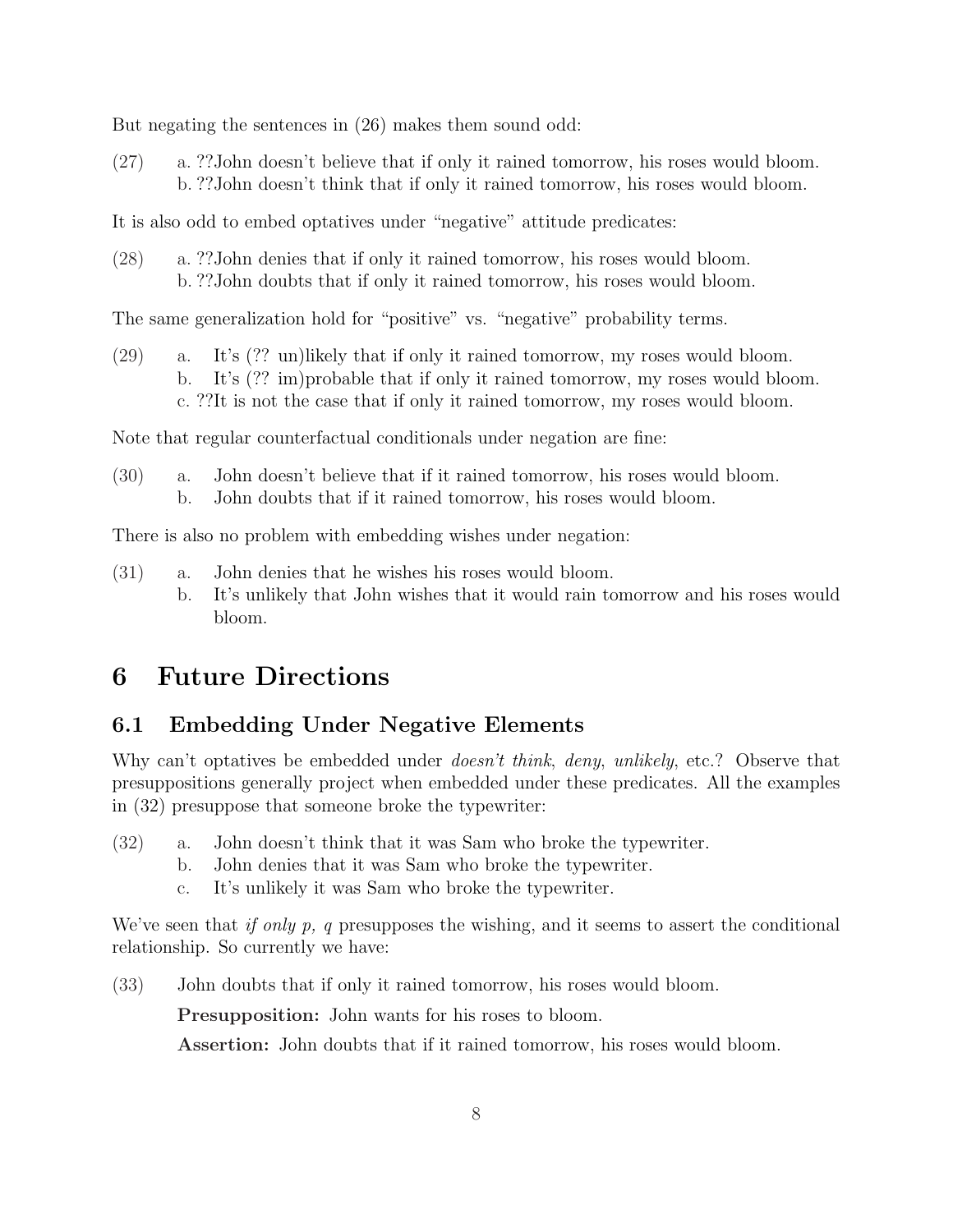There is nothing incoherent about the meaning in (33). But suppose if only p, q carried not just the wishing presupposition, but two presuppositions:

 $(34)$  Where x is the speaker in unembedded contexts and the higher subject in embedded contexts. . .

### Presuppositions: x wishes for  $q$

x believes that  $p \rightarrow q$ 

### Assertion:

 $p \rightarrow q$ 

In unembedded contexts and positive embedded contexts, the presupposition and assertion amount to the same thing:

(35) If only it rained tomorrow, my roses would bloom.

#### Presuppositions:

- I wish for my roses to bloom.
- I believe that if it rained tomorrow, my roses would bloom.

#### Assertion:

If it rained tomorrow, my roses would bloom.

(36) John believes that if only it rained tomorrow, his roses would bloom.

#### Presuppositions:

John wishes for his roses to bloom.

John believes that if it rained tomorrow, his roses would bloom.

#### Assertion:

John believes that if it rained tomorrow, his roses would bloom.

But in a negative context where presuppositions project, the resulting meaning is incoherent:

(37) John doubts that if only it rained tomorrow, his roses would bloom.

#### Presuppositions:

John wishes for his roses to bloom.

John believes that if it rained tomorrow, his roses would bloom.

#### Assertion:

John doubts that if it rained tomorrow, his roses would bloom.

Note that this proposal predicts that, barring other interfering factors, embedding optatives under negative predicates that block presuppositions should be fine. Verbs of saying block presuppositions:

(38) John didn't say that it was Sam who broke the typewriter. As all of us know, the typewriter isn't broken at all.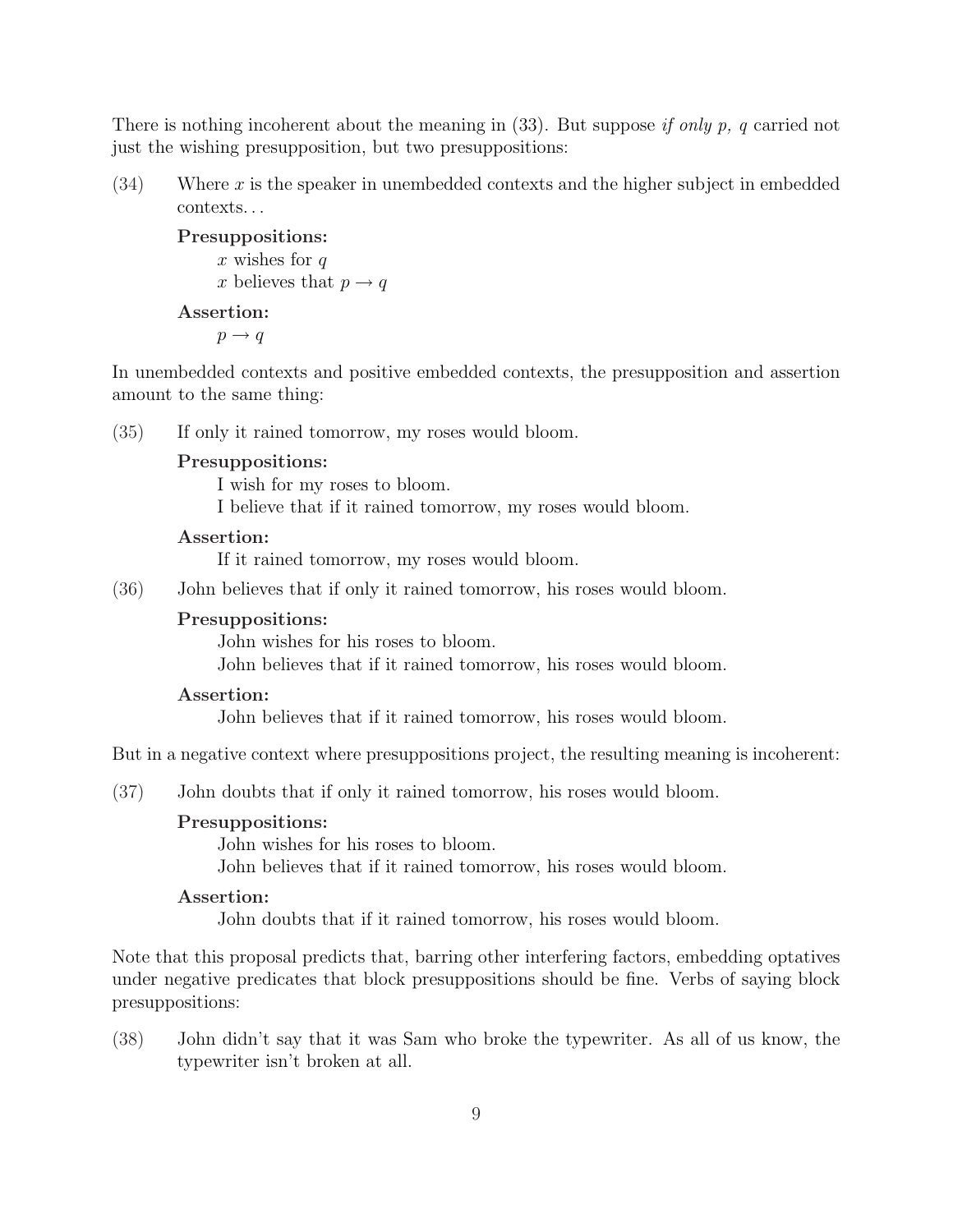Therefore embedding an optative under a negative verb of saying is predicted to be coherent:

(39) John didn't say that if only it rained tomorrow, his roses would bloom. Presuppositions: none projected

Assertion: John didn't say that if it rained tomorrow, his roses would bloom.

Examples:

(40) a. John didn't mention that if only it rained tomorrow, his roses would bloom. b. John didn't tell his girlfriend that if only it rained tomorrow, his roses would bloom.

Of course, if the hypothesis above is correct, the challenge to compositionally derive these presuppositions remains.

### 6.2 Deriving Wishes

Recap: The puzzle is how to derive the wish meaning compositionally. The wish meaning is a presuppositional component of if only optatives. We need the following additional pieces:

- The *only* that appears in *if only* does not associate with a F-marked element.
- *Only* is above the source counterfactuality in the antecedent.
- Pragmatic *only* has a "merely" presupposition (the relevant item is low on a "better than" scale (Klinedinst (2005))).

The result we get is the fact that the antecedent is counterfactual is presupposed to be low on a on a desirability scale.

### 6.2.1 F-marking and Alternatives

It is traditional analysis of only (Rooth (1985), Horn (1969)) it is assumed that (the exclusive) only is associated with an intonationally-marked (F-marked) constituent:

- (41) a. Only  $\lbrack_{F}$  John $\lbrack$  bought vegetables. (No one else bought vegetables.)
	- b. John only bought  $_F$  vegetables. (John bought nothing else.)
	- c. John only  $\lceil_F$  bought vegetables. (John didn't do anything else that day.)
	- d. I only know that  $\lceil_F \text{John bought vegetables} \rceil$ . (I don't know anything else.)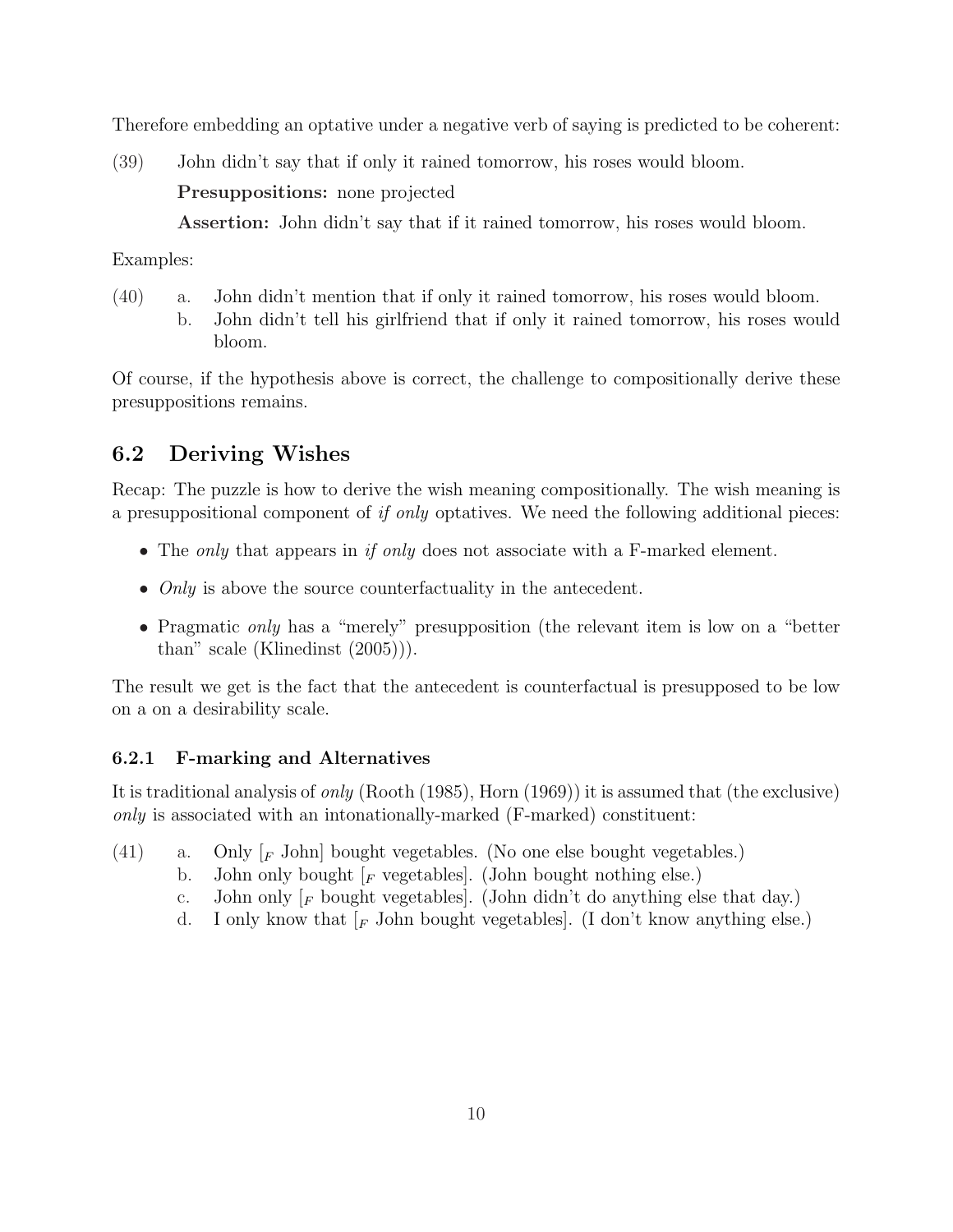Traditional analysis (roughly):

- 1. The sentence without the *only* (the *prejacent*) is presupposed.
- 2. Derive alternative propositions by replacing the F-marked constituent with its relevant alternatives.
- 3. Assert that the alternative propositions not entailed by the prejacent are false.

#### Example:

(42) Only [<sup>F</sup> John] came. (relevant alternatives for John: Mary, John, Bill)

#### Presupposition:

John came.

#### Assertion:

It is not the case that Mary came. It is not the case that Bill came.

#### 6.2.2 F-marking and the only of if only

Our assumption is that pragmatic only also associates with a F-marked element:

- (43) a. I only have a  $\lceil F \text{ six} \rceil$  (in a card game)
	- b. He only knows  $\lceil_{F}$  Kiergaard's writings (in a pretentiousness contest)
	- c. John only graduated from  $\vert_F$  Cal State (nothing better) [example due to Klinedinst] (2005)]

We think that *only* in *if only* optatives does not have to associate with a F-marked element:

(44) a. If only I was rich, I'd have a Porsche b. If only I was rich!

When it does, the F-marked element is a contrastive focus:

(45) a. Yes, Mary bought the vegetables. But if only  $\lceil F \text{John} \rceil$  had bought vegetables then we'd have fresh ones.

If these assumptions are correct, then we have a puzzle — only in if only optatives does not behave the same way as a "regular" *only*. Our hypothesis is that the F-marked element is not phonetically realized.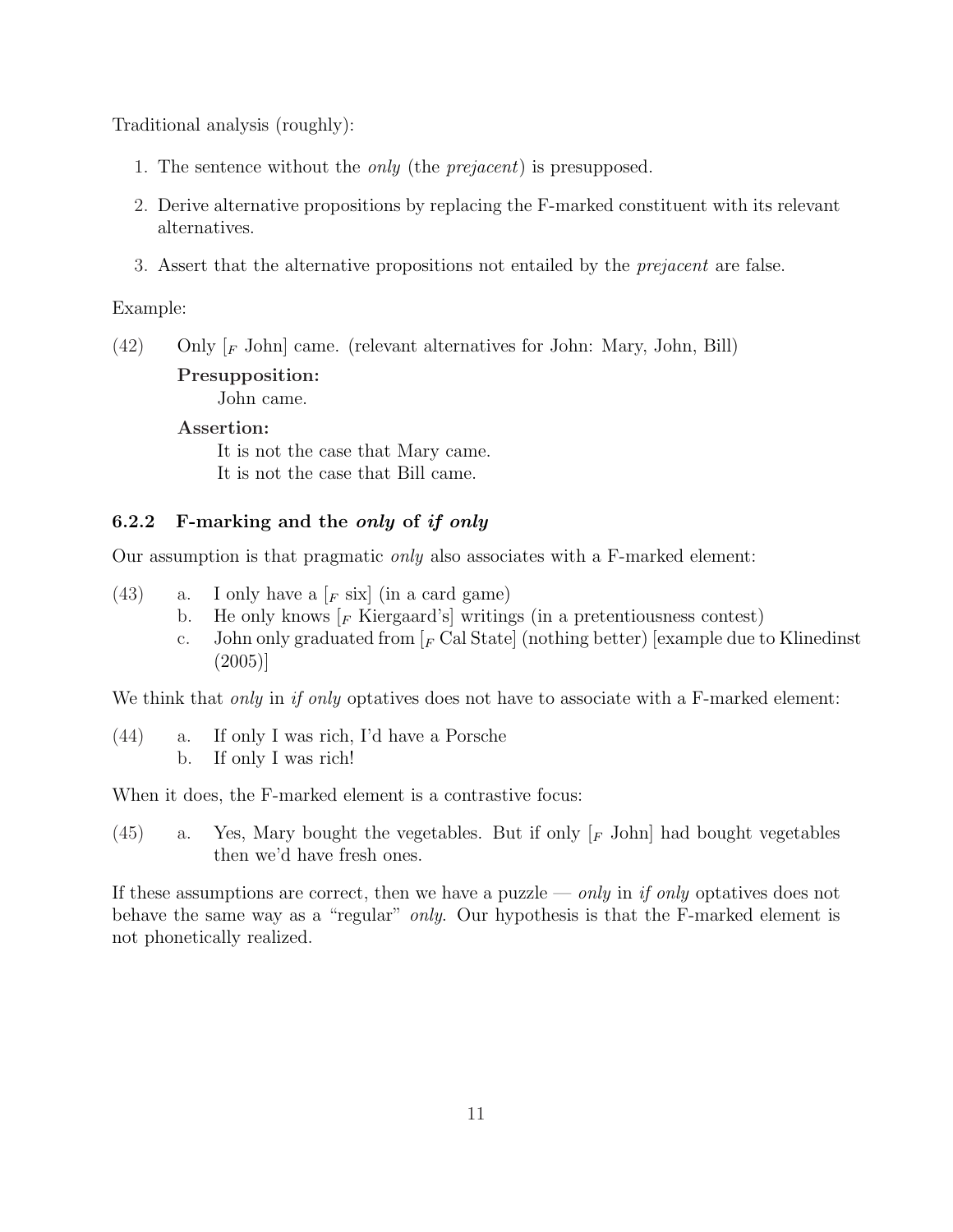#### 6.2.3 Position of only with respect to counterfactuality

We assume that in a counterfactual conditional there is a source of counterfactuality inside the antecedent. Since Iatridou (2000) it has been commonly assumed that tense marking in counterfactual conditionals has something to do with counterfactuality. In if only optatives the wish is interpreted as a current wish (not a past wish):

(46) a. If only I had a Porsche now! Conveys: I wish (now) to have a Porsche now. b. If only I have had a Porsche when I was a kid! Conveys: I wish (now) to have had a Porsche when I was a kid.

The source of optativity scopes above tense. If it is the *only* that is responsible for the optativity source (as we will claim) then it scopes above tense. Since tense is responsible for counterfactuality, only scopes above counterfactuality.

#### 6.2.4 Low on the scale

Klinedinst (2005) argues that one presupposition of *only* is that the F-marked item is low on the relevant scale:

(47) a. #Only John, Mary, and Sue came. (when I invited John, Mary, and Sue) b. #I only have a queen. (in a game where high card wins)

Klinedinst (2005) also provides arguments that the pragmatic scale is always "better than." We'll assume that this is true.

#### 6.2.5 Putting this all together

Proposal: Only in if only optative takes the source of counterfactuality in the antecedent as its focus-marked element. The counterfactuality source has two relevant options: counterfactual and non-counterfactual.

Further assumption: Counterfactual propositions are ranked low on a pragmatic scale.

Consider:

(48) If only I was rich!

There are two relevant alternatives:

- I am rich counterfactually.
- I am rich non-counterfactually.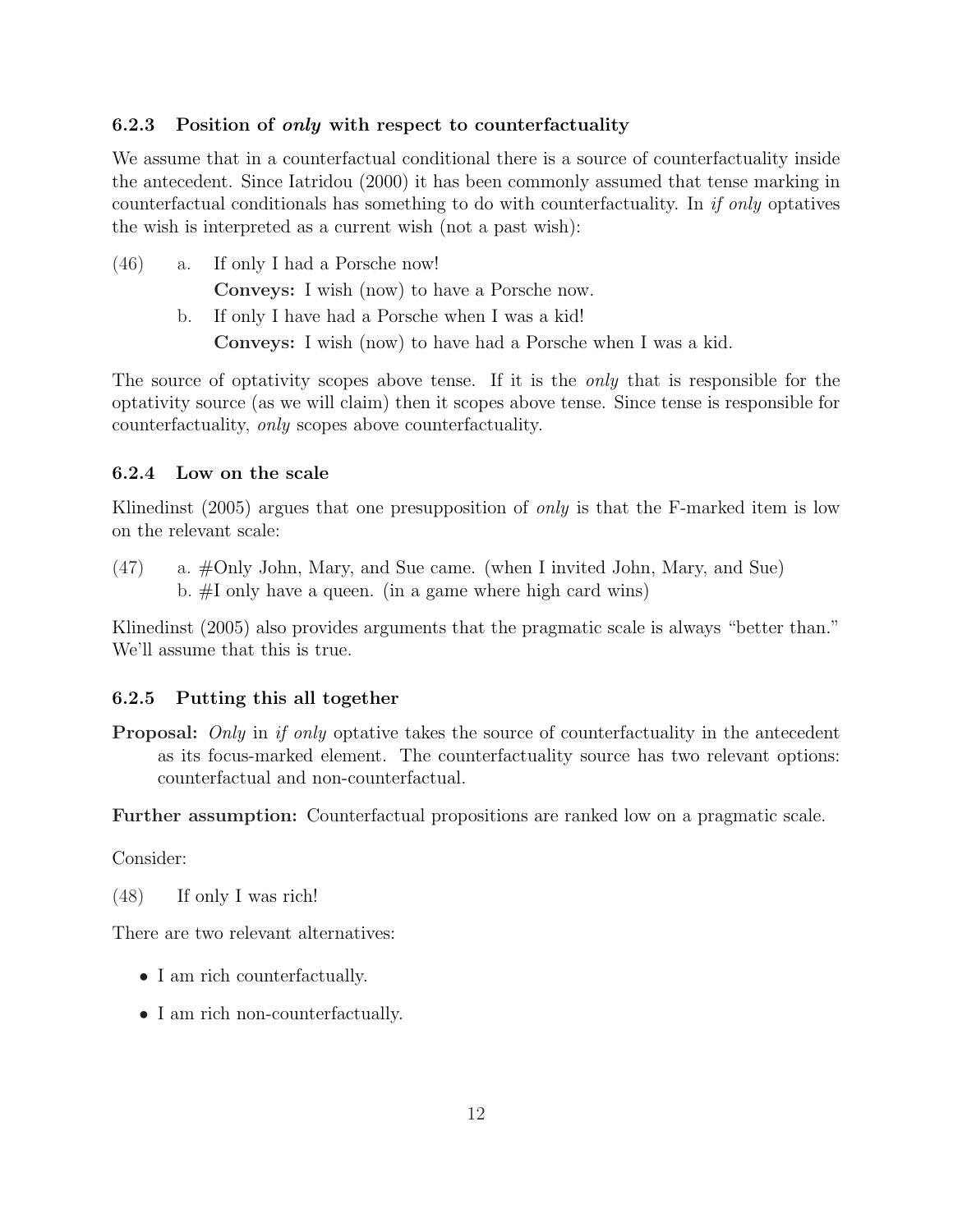Again the pieces are:

- Only has a presupposition that the proposition as given is ranked low on the relevant scale.
- The relevant scale is a "better than" scale.
- Counterfactual propositions are ranked low.

Result: Non-counterfactual version of the antecedent is presupposed to be ranked high on a "better than" scale. If the antecedent were to be true this would be is better than bad, i.e., good.

### 6.2.6 Is this good enough?

Rifkin argues that the wished-for-thing must be wanted, not just good:

(49) a. If only I had played Kasparov to a draw, I would have won 5,000 dollars. b. If only I had beaten Kasparov, I would have won 10,000 dollars.

Rifkin argues that while both situations are good, one cannot (49a) if what one really wants is (49b). We however have hard time piecing out the goodness of a particular situation from one's desire to have the situation be true in the actual world.